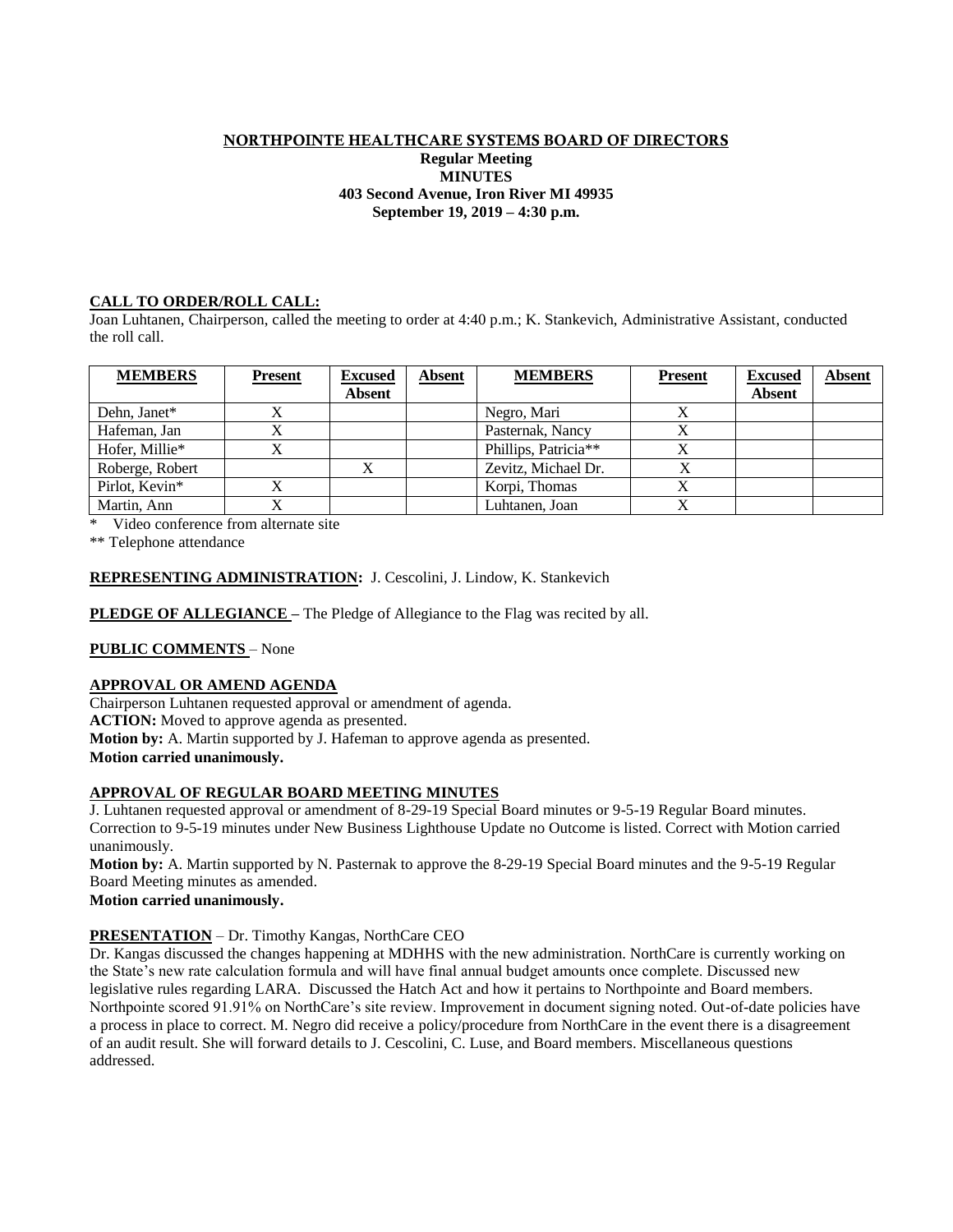# **ACTION ITEMS**

### **Finance**

**a) Contract Grid 9-5-19 and 9-5-19 Additions** *(Beacon Specialized Living Services, Functional Behavior Services)*

**Motion by:** M. Negro supported by J. Hafeman to approve the 9-5-19 and 9-5-19 additions Contract Grids as presented.

| # | Name of<br>Contract                                        | Contract<br><b>Type</b> | Date of<br>Contract           | Old Rate                                                                                                                                                                                                                                                                                                                                                                                                                                                                                                                                                                                           | <b>New Rate</b>                                                                                                                                                                                                                                                                                                                                                                                                                                                                                                                                                                                                                             | Change                                                                                                                                                                                                                                                  |
|---|------------------------------------------------------------|-------------------------|-------------------------------|----------------------------------------------------------------------------------------------------------------------------------------------------------------------------------------------------------------------------------------------------------------------------------------------------------------------------------------------------------------------------------------------------------------------------------------------------------------------------------------------------------------------------------------------------------------------------------------------------|---------------------------------------------------------------------------------------------------------------------------------------------------------------------------------------------------------------------------------------------------------------------------------------------------------------------------------------------------------------------------------------------------------------------------------------------------------------------------------------------------------------------------------------------------------------------------------------------------------------------------------------------|---------------------------------------------------------------------------------------------------------------------------------------------------------------------------------------------------------------------------------------------------------|
| A | Beacon<br>Specialized<br>Living<br>Services,<br><b>LLC</b> | CLS and<br>PC           | $10/1/19$ -<br>9/30/20        | \$126.18 for H0043 Lifestyles<br>\$234.69 for T1020/H2016<br>Meadowland<br>\$40.50 for T1017 Targeted<br>Case Mgmt.<br>\$200.00 for Medication<br>Review<br>\$400.00 for Psych Evaluation<br>\$65.00 for 16-37 min.<br><b>Individual Session</b><br>\$75.00 for 38-52 min.<br><b>Individual Session</b><br>\$90.00 for $53+$ min.<br><b>Individual Session</b><br>\$23.00 per encounter DBT<br>\$120.00 per encounter DBT<br><b>New</b><br>\$11.00 per diem Psychiatry<br>\$80.00 per month Behavior<br>Plan Monitoring<br>\$1500.00 one-time fee for<br>Behavior Plan Assessment &<br>Development | \$127.50 for H0043 Lifestyles<br>\$239.38 for T1020/H2016<br>Meadowland<br>\$41.30 for T1017 Targeted<br>Case Mgmt.<br>\$204.00 for Medication<br>Review<br>\$408.00 for Psych Evaluation<br>\$66.30 for 16-37 min.<br><b>Individual Session</b><br>\$76.50 for 38-52 min.<br><b>Individual Session</b><br>$$91.80$ for $53+$ min. Individual<br>Session<br>\$23.46 per hour for Enhanced<br>Staffing<br>\$122.40 per encounter DBT<br>\$41.30 per unit Supports<br>Coordination<br>\$11.22 per diem Psychiatry<br>\$81.60 per month Behavior<br>Plan Monitoring<br>\$1530.00 one-time fee for<br>Behavior Plan Assessment &<br>Development | \$1.32/day<br>\$4.69/day<br>\$0.80/unit<br>\$4.00/encounter<br>\$8.00/encounter<br>\$1.30/encounter<br>\$1.50/encounter<br>\$1.80/encounter<br>\$0.46/encounter<br>\$2.40/encounter<br><b>NEW</b><br>\$1.22/day<br>\$1.60/month<br>\$30.00/one-time fee |
| B | Functional<br>Behavior<br>Services,<br><b>LLC</b>          | LMSW/BC<br><b>BA</b>    | $10-1-19$ to<br>$9 - 30 - 20$ | \$75.00/hr.<br>\$35.00 Travel to worksite<br>\$75.00 travel between<br>worksites<br>\$75.00/hr. for trainings                                                                                                                                                                                                                                                                                                                                                                                                                                                                                      | \$75.00/hr.<br>\$40.00/hr. Travel to worksite<br>\$75.00/hr. travel between<br>worksites<br>\$75.00/hr. for training.<br>Trainings shared by other<br>CMH's will have cost equally<br>divided amongst them.                                                                                                                                                                                                                                                                                                                                                                                                                                 | None<br>\$5.00/hr.<br>None<br>Split charge with<br>other CMH's                                                                                                                                                                                          |

**Motion carried unanimously.**

### **Boyington Blueprints**

J. Heath updated members on status of the blueprints required by the State to obtain new licensure. All efforts exhausted to locate previous blueprints. After contacting several architectural firms, Northpointe hired U.P. Architects. New blueprints submitted to the State. Cost was approximately \$8,900.00 without the second story. Additional costs for the second story of building unknown at this time.

**Outcome:** Still awaiting license approval. Board will receive final bills once received.

 **Ad Hoc Policy Revisions –** Ad Hoc met on 9-18-19 and will meet again on 9-30-19 at 3:15 p.m. J. Luhtanen requested the Animal Policy be presented to the Board for further input. **Outcome:** Reviewed policies will be submitted at the next regular meeting.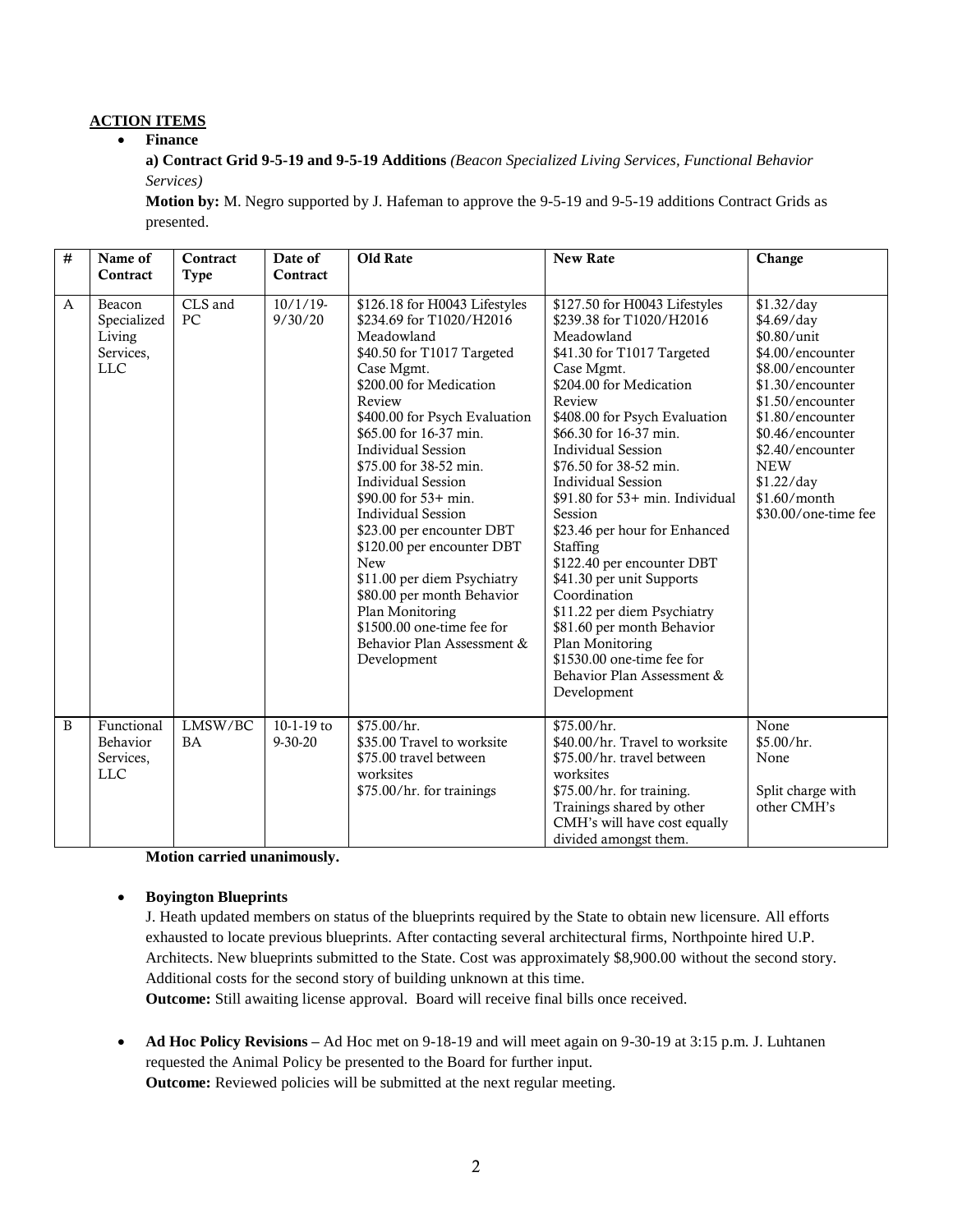#### **NEW BUSINESS (Discussion only)**

- **Finance**
	- a) **Check Disbursement – August 2019** J. Lindow reviewed August 2019 Check Disbursement with members. Miscellaneous questions addressed. **Outcome:** Action item at next Board meeting.
	- b) **Financial Statement – July 31, 2019** J. Lindow reviewed the July 31, 2019 Financial Statement with members. Miscellaneous questions addressed. **Outcome:** Action item at next Board meeting.
	- c) **GF Fund Bucket Source – July 2019** J. Lindow reviewed the July GF Fund Bucket Source report with members. Miscellaneous questions addressed. **Outcome:** Informational

J. Dehn and M. Hofer left meeting at 5:45 p.m.

P. Phillips left meeting at 5:50 p.m.

**Minivan Bids**

J. Heath is requesting a new minivan for homebased services. Recommends purchase of 2020 Toyota Sienna from Bergeron Motors due to high ratings for value/dollar. K. Pirlot stated he could not support purchasing the highest price vehicle without checking other Toyota dealerships for prices first. J. Luhtanen would like to purchase locally within the three counties Northpointe serves. Miscellaneous questions addressed.

**ACTION:** Move to ACTION Item at present meeting.

**Motion by:** M. Negro supported by J. Hafeman to move purchase of Minivan to an ACTION Item at present meeting.

Roll Call conducted by K. Stankevich, Administrative Assistant.

| <b>ROLL CALL VOTE YES</b> |   | NO. |               | YES | NO. |
|---------------------------|---|-----|---------------|-----|-----|
| Korpi                     |   |     | Pasternak     |     |     |
| Hafeman                   | X |     | <b>Zevitz</b> |     |     |
| Negro                     | X |     | Martin        |     |     |
| Pirlot                    |   |     | Luhtanen      |     |     |

**Outcome:** Motion does not pass. Motion to move an item to Action must pass with total consensus of all members. Will return as Action item on next agenda.

K. Pirlot left meeting at 5:55 p.m.

P. Phillips rejoined meeting at 5:55 p.m.

**CEO Report**

J. Cescolini reviewed highlights of the CEO Report with members. **Outcome:** Informational

# **MISCELLANEOUS BOARD/COMMITTEE REPORTS**

CMHAM Weekly Updates – 9-6-19 **Outcome:** Informational

### **PUBLIC COMMENTS**

J. Lindow stated she has received many emails thanking the Board for the performance and longevity pay received.

### **BOARD COMMENTS**

J. Luhtanen requested exploration of shift differential for weekend workers.

A. Martin stated C. Calo, whose contract was approved at the previous meeting, is married to her nephew. She also stated the GLRMH conference was wonderful.

J. Luhtanen thanked members for attending the GLRMH conference.

J. Luhtanen discussed having a potluck during the special meeting with Dr. Razdan. Consensus was to have potluck. She